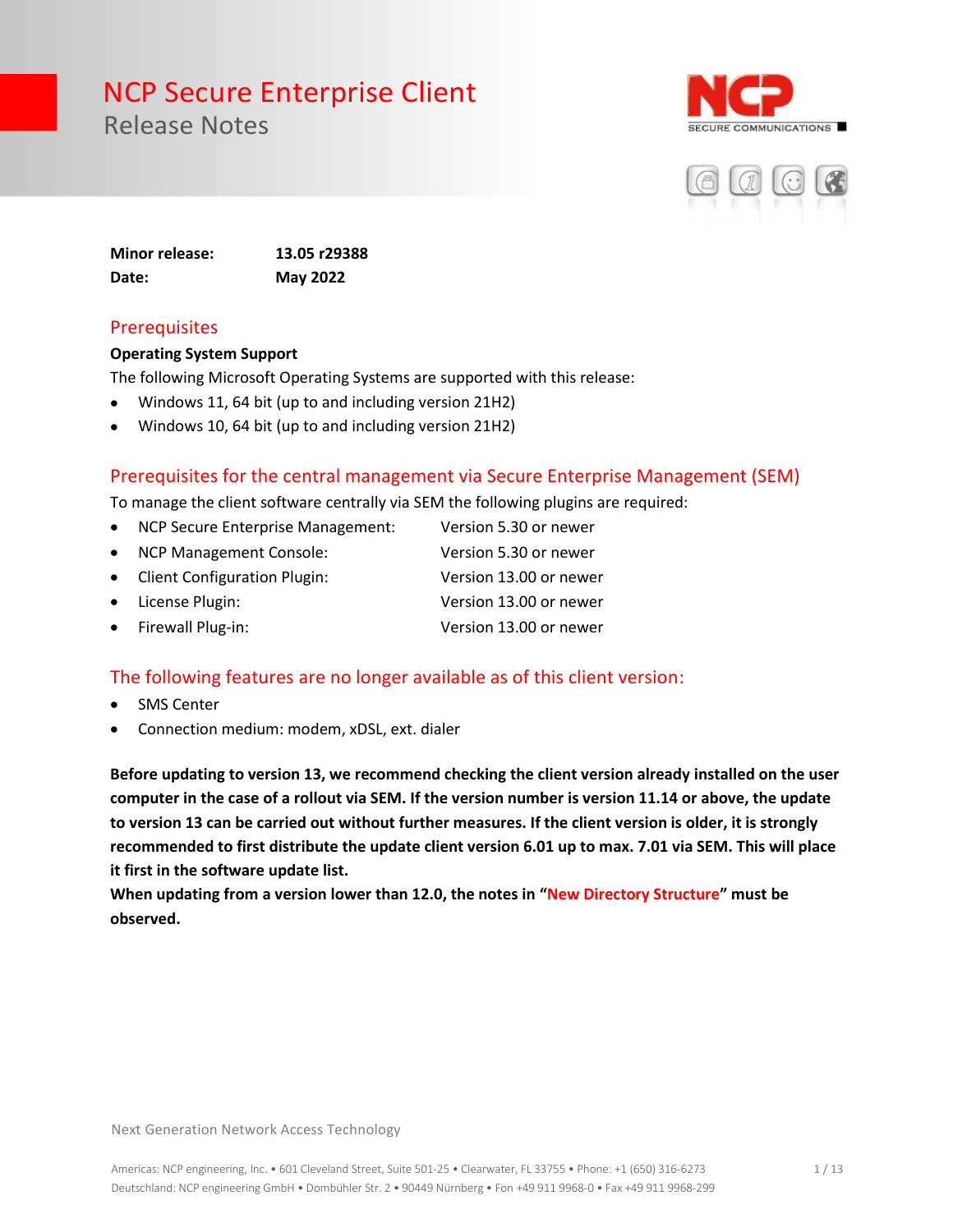Release Notes





#### New Directory Structure

For security reasons and compatibility with Windows, the directory structure of the NCP Secure Client has been changed as of version 12.0. The following directories that were previously in the installation directory under Programs\NCP\SecureClient\ have been migrated to ProgramData\NCP\SecureClient\:

arls, cacerts, certs, config, crls, CustomBrandingOption, data, hotspot, log, statistics

These are configuration files, certificates or log files. Binaries or resources remain in Programs \... During the update process, the new directory structure is created automatically and the configuration is transferred accordingly. Configuration paths within the certificate configuration that contain the variable %InstallDir% are converted to paths with %CertDir%. %CertDir% refers to the path C:\ProgramData\NCP\SecureClient\certs.

Note: The configuration entry %CertDir%\client1.p12 is equivalent to client1.p12. **Please note when using the NCP Secure Enterprise Management:**

The NCP Secure Enterprise Clients can be upgraded to version 13.x as before. The local configuration is automatically converted during the update process. When using NCP Secure Enterprise Management to assign new configurations, the paths in the configurations or templates to be assigned must be modified before distribution. Likewise, for different client versions, a distinction must be made between configurations from version 12.x and older versions. The use of absolute paths is not recommended by NCP.

#### **1. New Features and Enhancements**

None.

### **2. Improvements / Problems Resolved**

#### The NCPRWSNT service stops responding

In rare cases, primarily on new hardware, sporadic crashes of the NCPRWSNT service occurred. This problem, which occurred on an "HP ZBook Firefly 14 G8 Mobile Workstation", has been fixed.

#### Smartcard via CSP: Problems with PIN entry

When using a SmartCard reader controlled via CSP, the PIN entry dialog was not automatically displayed when accessing the SmartCard. In this situation, the user had to call the PIN entry manually. This problem has been fixed.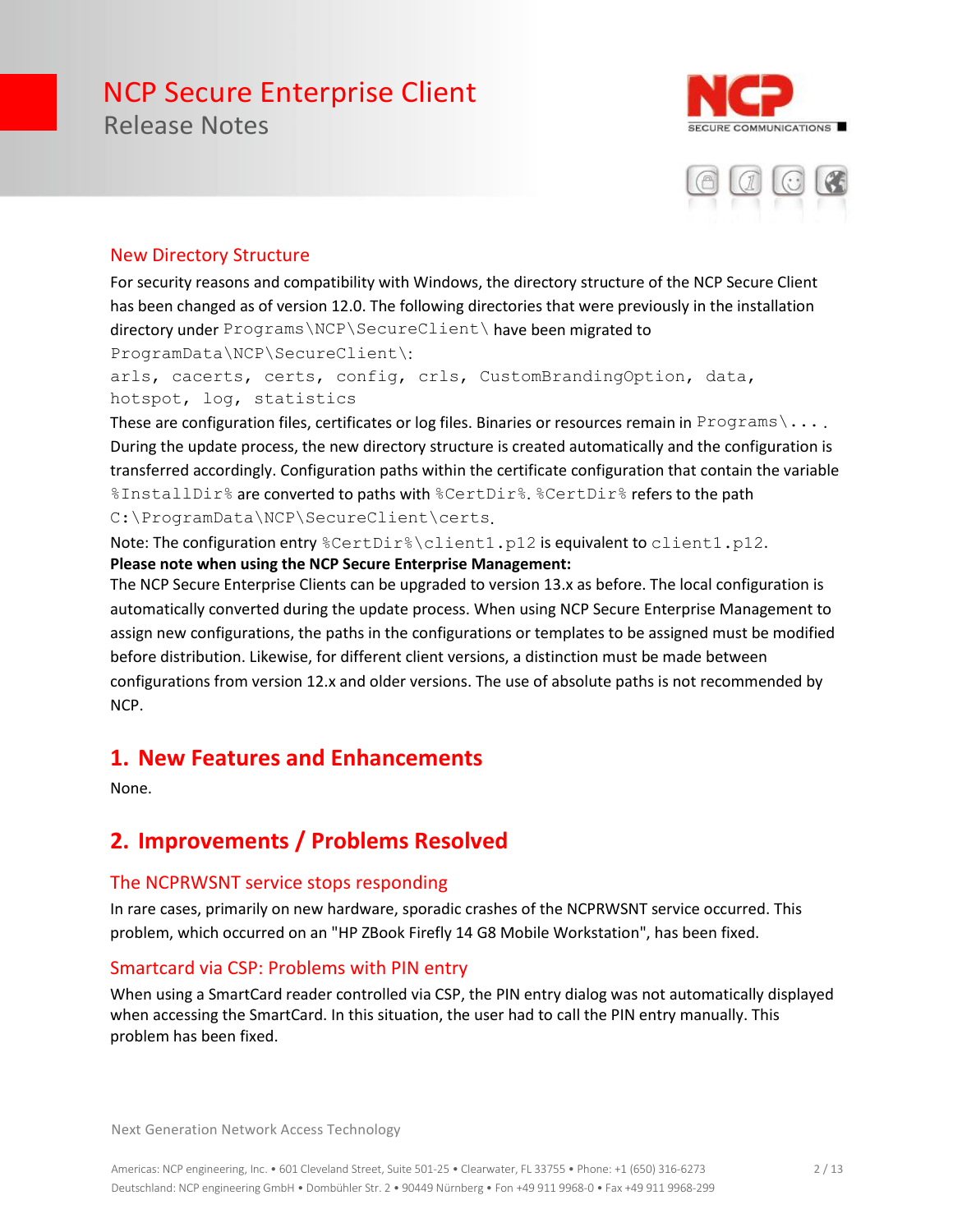

Release Notes



#### Logon options: Problem with Windows automatic logon and TOTP.

Within the logon options, the client can be configured to pass the VPN user ID and password to the Windows logon. This did not previously work for the case of 2-factor authentication with the entry of an additional passcode. This problem has been fixed.

#### Update to OpenSSL version 1.0.2u-12

The OpenSSL version used in the NCP Secure Client has been upgraded to 1.0.2u-12. This closed the OpenSSL security vulnerability CVE-2022-0778.

#### After pulling and inserting a smart card, it is no longer recognized in the client

When using a smart card reader and controlling it via CSP - Microsoft Smart Card Key Storage Provider the smart card was no longer recognized after repeated pulling and inserting. This problem has been fixed.

#### Wrong display of PIN icon

When using the Credential Provider (Windows Pre-Logon), the PIN status was set incorrectly when the "Enter PIN on every connection" option was enabled. This problem has been fixed.

#### **3. Known Issues**

#### PIN and SmartCard reader status display

If both VPN profiles with and without certificate configuration are present in the NCP Secure Client, the status of the PIN icon or SmartCard reader may be displayed incorrectly in the client GUI under certain circumstances. The use of a profile without certificate configuration may only be possible after restarting the PKI service.

#### Application-based VPN bypass configuration

Configuring a DNS within the VPN Bypass configuration will invalidate an application-based rule contained within it.

#### Compatibility of the Update Client

The Update Client 8.0 included in the NCP Secure Client is not compatible with older versions of the NCP Secure Client and accordingly cannot be distributed for these versions via SEM Update.

#### Option: "Automatically Open Connection Setup Dialog"

Under certain circumstances, the Logon option "Automatically Open Connection Dialog" does not work.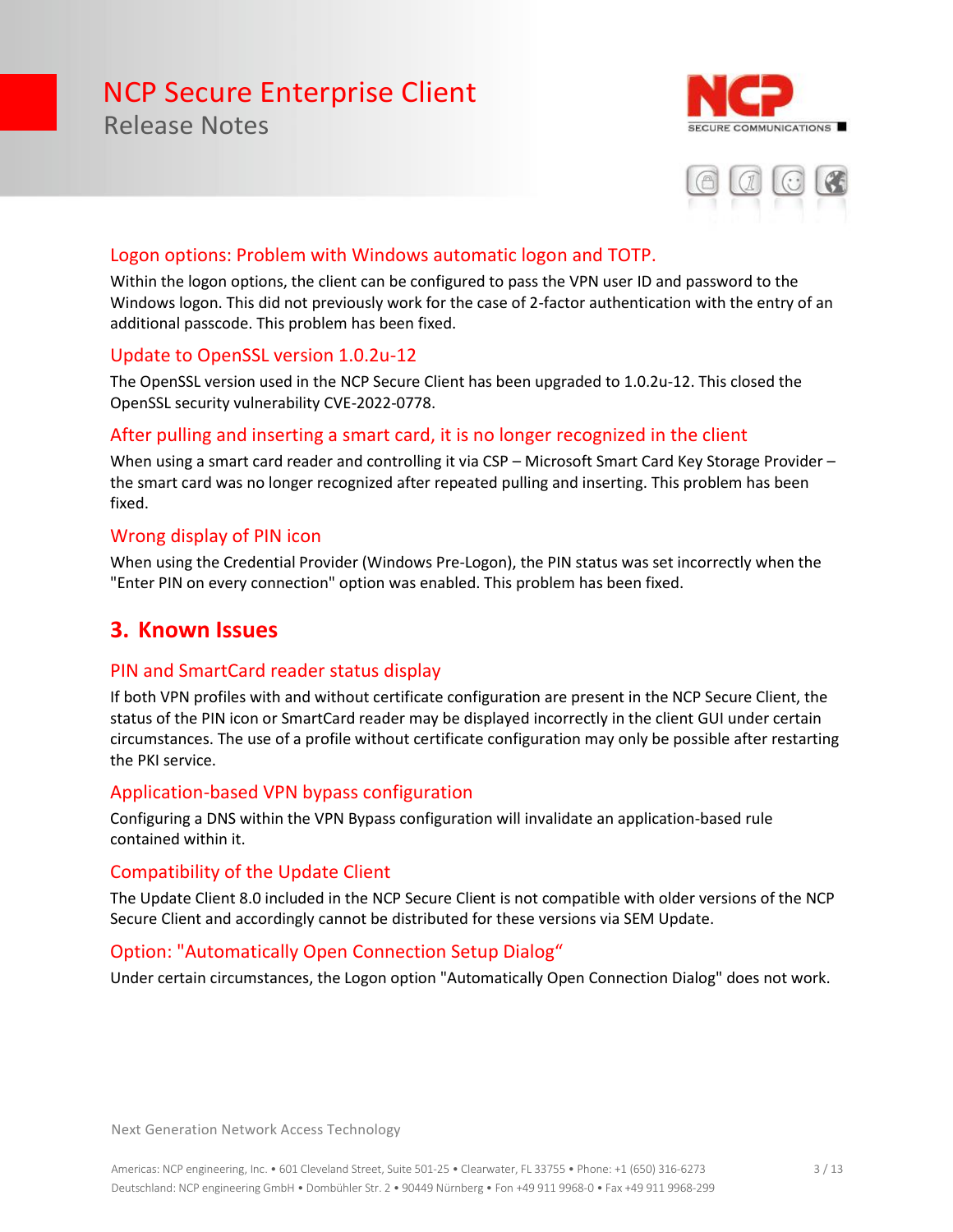Release Notes





**Major release: 13.04 r29374 Date: March 2022**

#### **Prerequisites**

#### **Operating System Support**

The following Microsoft Operating Systems are supported with this release:

- Windows 11, 64 bit (up to and including version 21H2)
- Windows 10, 64 bit (up to and including version 21H2)

#### Prerequisites for the central management via Secure Enterprise Management (SEM)

To manage the client software centrally via SEM the following plugins are required:

- NCP Secure Enterprise Management: Version 5.30 or newer
- NCP Management Console: Version 5.30 or newer
- Client Configuration Plugin: Version 13.00 or newer
- License Plugin: Version 13.00 or newer
	- Firewall Plug-in: Version 13.00 or newer

#### The following features are no longer available as of this client version:

- **SMS Center**
- Connection medium: modem, xDSL, ext. dialer

**Before updating to version 13, we recommend checking the client version already installed on the user computer in the case of a rollout via SEM. If the version number is version 11.14 or above, the update to version 13 can be carried out without further measures. If the client version is older, it is strongly recommended to first distribute the update client version 6.01 up to max. 7.01 via SEM. This will place it first in the software update list.** 

**When updating from a version lower than 12.0, the notes in "New Directory Structure" must be observed.**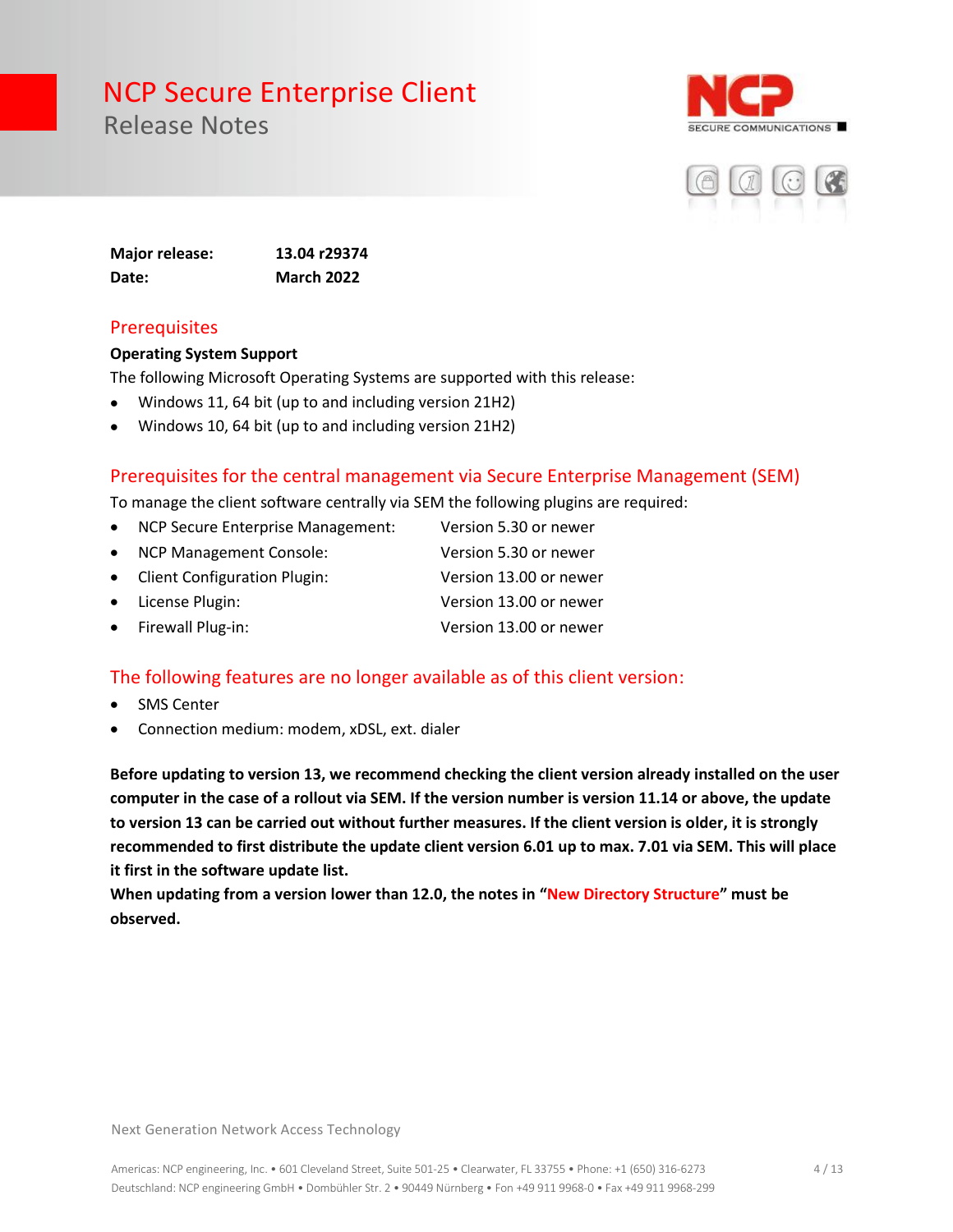Release Notes





#### New Directory Structure

For security reasons and compatibility with Windows, the directory structure of the NCP Secure Client has been changed as of version 12.0. The following directories that were previously in the installation directory under Programs\NCP\SecureClient\ have been migrated to ProgramData\NCP\SecureClient\:

arls, cacerts, certs, config, crls, CustomBrandingOption, data, hotspot, log, statistics

These are configuration files, certificates or log files. Binaries or resources remain in Programs \... During the update process, the new directory structure is created automatically and the configuration is transferred accordingly. Configuration paths within the certificate configuration that contain the variable %InstallDir% are converted to paths with %CertDir%. %CertDir% refers to the path C:\ProgramData\NCP\SecureClient\certs.

Note: The configuration entry %CertDir%\client1.p12 is equivalent to client1.p12. **Please note when using the NCP Secure Enterprise Management:**

The NCP Secure Enterprise Clients can be upgraded to version 13.x as before. The local configuration is automatically converted during the update process. When using NCP Secure Enterprise Management to assign new configurations, the paths in the configurations or templates to be assigned must be modified before distribution. Likewise, for different client versions, a distinction must be made between configurations from version 12.x and older versions. The use of absolute paths is not recommended by NCP.

### **1. New Features and Enhancements**

#### Revised hotspot login

Starting with this version 13.0 of the NCP Secure Client, the Chrome-based Microsoft Edge web browser is invoked via WebView2 runtime and used exclusively for the purpose of logging into a hotspot. The prerequisite for this is the installed WebView2 runtime (from version 94.0.992.31 or newer) within the operating system. The WebView2 runtime can be downloaded here:

<https://developer.microsoft.com/en-us/microsoft-edge/webview2/#download-section>

#### Support for max. 250 split tunneling remote networks

For both IPv4 and IPv6, up to 250 split tunneling configurations can be communicated from the NCP Secure Enterprise VPN Server to the client via IKEConfigMode. The prerequisite for this is an NCP Secure Enterprise VPN Server version 13.0 or higher.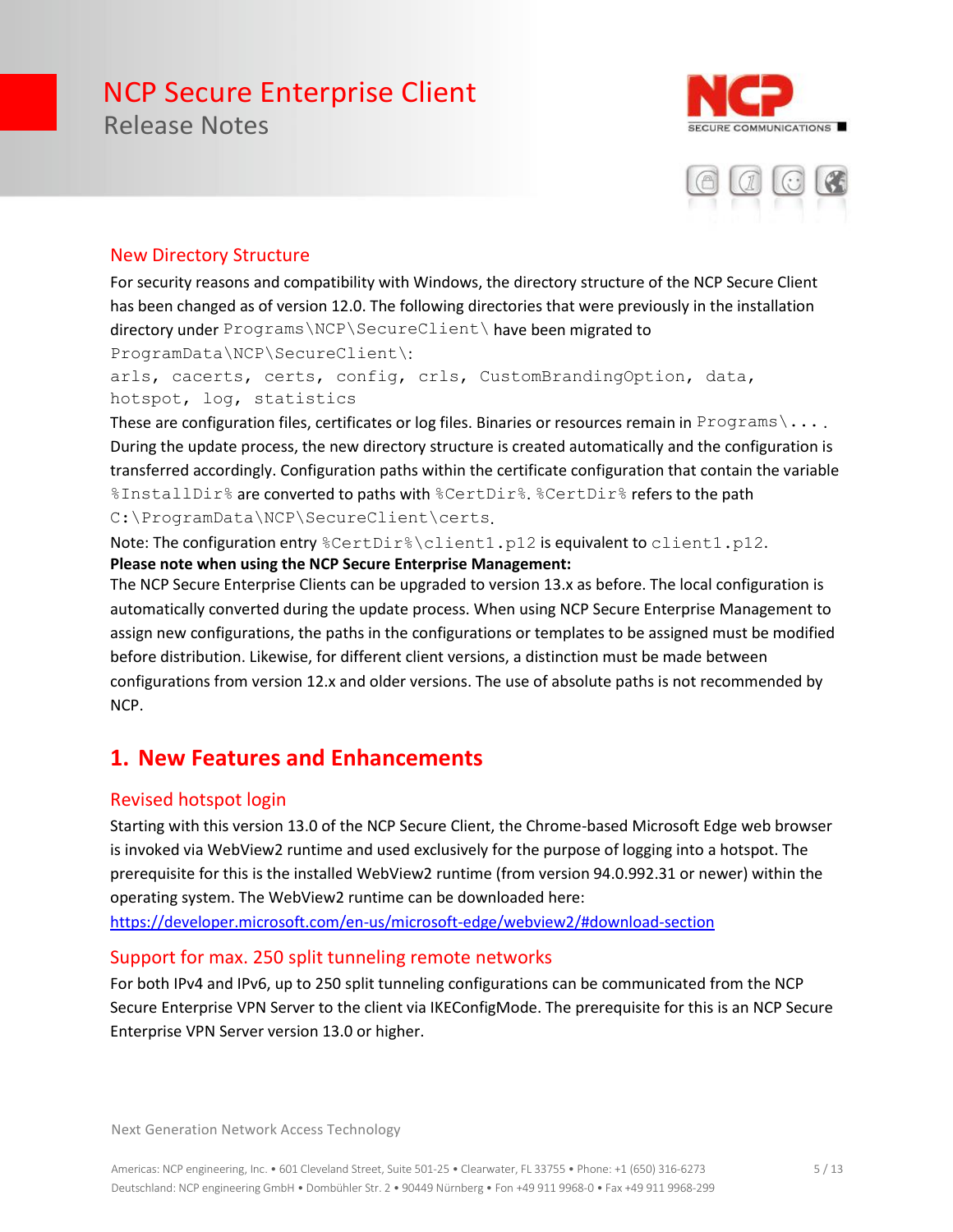E COMMUNICATIONS



#### Support for WPA3 encryption

The Wi-Fi Manager integrated in the NCP Secure Client can now also manage Wi-Fis encrypted with WPA3.

#### Support of RFC 7296

Release Notes

RFC 7296 defines the forwarding of split tunneling remote networks by the VPN gateway to the VPN client. This RFC is supported as of this client version.

#### Enhanced of the VPN status in the Windows registry

```
Previously, the connection status of the NCP client could be found in the registry under "Computer \
HKEY LOCAL MACHINE \ SOFTWARE \ WOW6432Node \ NCP engineering GmbH \
NCP RWS / GA \setminus 6.0" for the SecClCsi parameter with the values
```
0 = not connected

and

1 = connected

read out. As of this version, the client saves additional states in the Windows registry in the following location:

```
HKEY LOCAL MACHINE \ SOFTWARE \ NCP engineering GmbH \ NCP Secure
Client
```
or

```
HKEY LOCAL MACHINE \ SOFTWARE \ WOW6432Node \ NCP engineering GmbH \
NCP Secure Client
```
The associated parameter ConnectState can have the following values:

- 0 = connection is disconnected
- 1 = connection is being established
- 2 = connection has been successfully established
- 3 = Internet connection is interrupted, VPN connection is on hold
- 4 = connection established but only communication with the NCP management server possible (licensing)

#### Reading out Windows environment variables in the certificate configuration

In the "CSP user certificate store" certificate configuration, the client supports the entry of Windows environment variables, e.g. %userdnsdomain%, %userdomain% or %computername%. These are queried when reading the cnf configuration in the underlying operating system and their return values are statically adopted in the configuration. A combination with additional characters is possible, for example: "%computername%.%userdnsdomain%".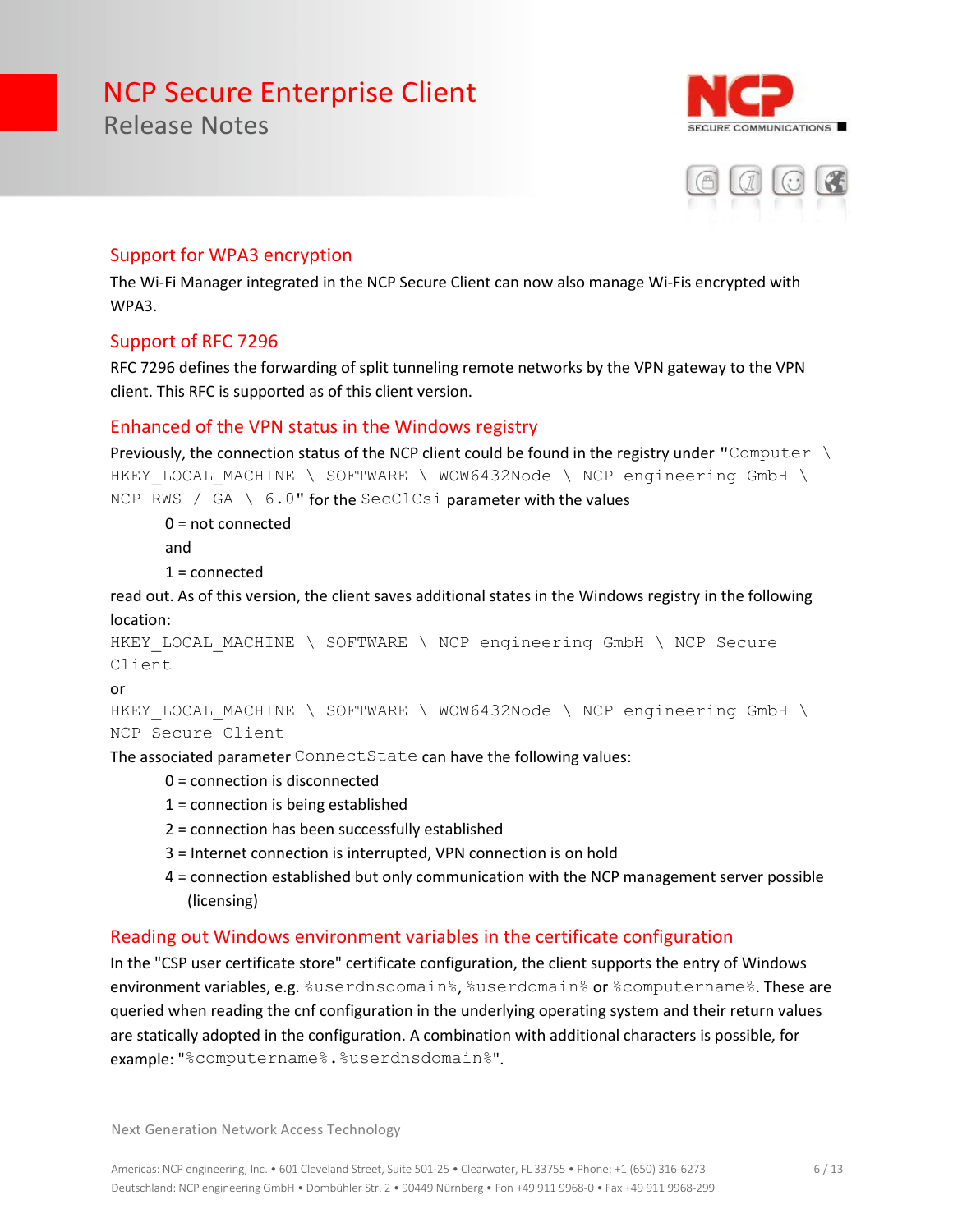Release Notes





### **2. Improvements / Problems Resolved**

#### Revised file handling of ncp.db

In rare cases, the  $ncp$ .  $db$  file became unusable during operation, causing the client to lose its license. This problem has been fixed.

#### "Network Location Awareness" not available with NCP firewall active

If the client firewall is activated, the "Network Location Awareness" of the Windows operating system is not available. In the case of the exclusively desired Friendly Network Detection functionality, the "Network Location Awareness" of the Windows operating system can be used by configuring a client firewall rule "Allow all network traffic bidirectionally" and setting a registry key. For this purpose the parameter RegDw "WscIntegration"=0 has to be configured in the registry within HKEY\_LOCAL\_MACHINE\SYSTEM\CurrentControlSet\Services\ncprwsnt. The default value of this parameter is 1.

#### Option "Disable Wi-Fi when LAN cable is connected": Problem with Hyper-V

When using Hyper-V functionality, the Wi-Fi adapter was incorrectly deactivated when the "Disable Wi-Fi when LAN cable is connected" option was set. This problem has been fixed.

#### Automatic login via credential provider

When using the logon option with configured user credentials, a locked Windows workstation could be unlocked by selecting the NCP credential provider. This problem has been fixed.

#### Troubleshooting for multiple certificates with the same issuer and subject in the Windows certificate store

If the Windows certificate store contained certificates with identical issuer and subject, the wrong expired certificate was sometimes used by the client and acknowledged with the message "unable to get issuer certificate". This problem has been fixed.

#### Support for NCP Secure VPN GovNet Box removed

Removed the internal firewall rules required to run the NCP Secure VPN GovNet Box.

#### Changed default value in FND options

The default value for the "Check for friendly networks periodically" option has been changed from 0 sec to 3600 sec.

#### Incomplete log files

Under certain circumstances, incorrect write accesses to the client log files occurred, so that log entries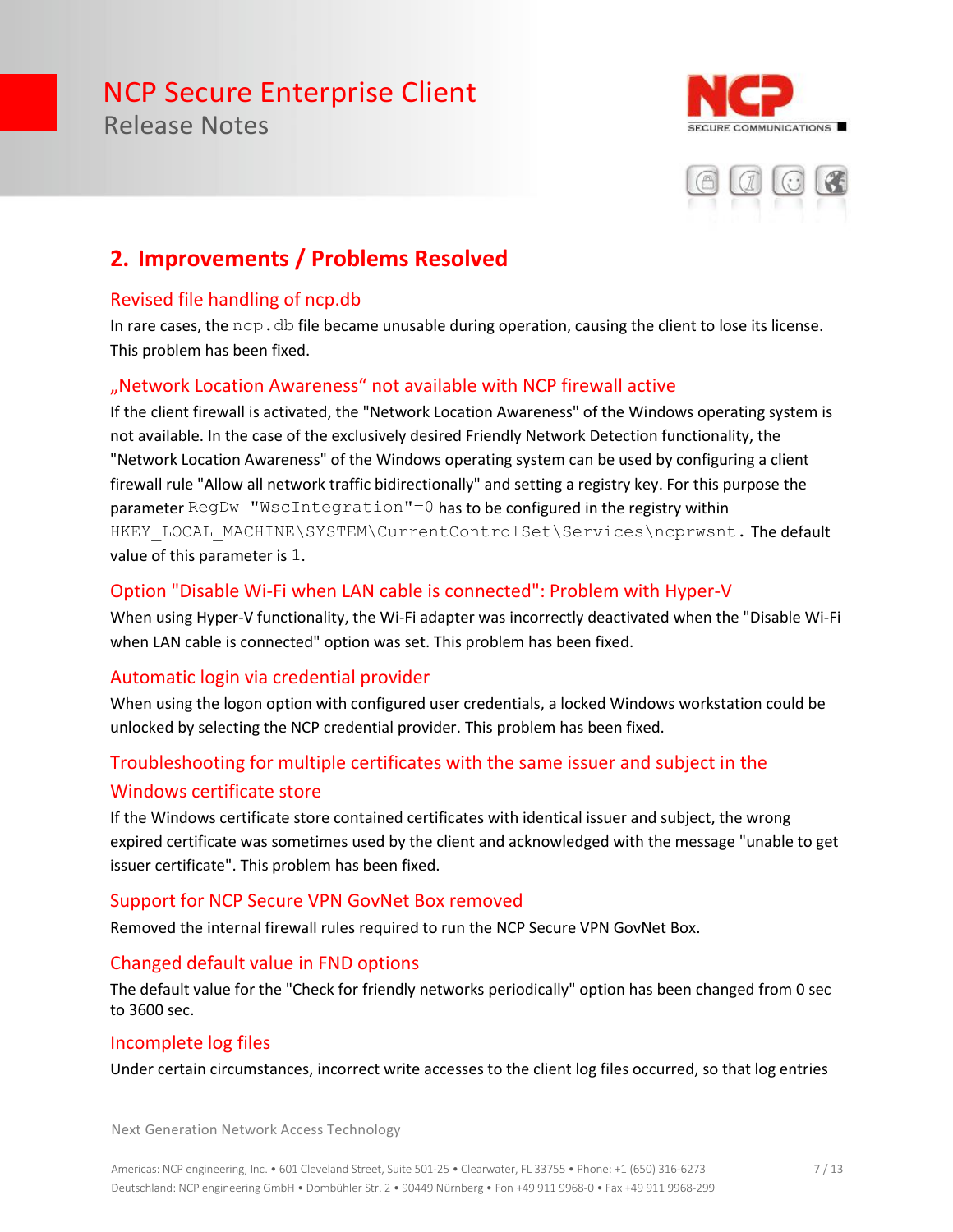Release Notes





were missing in the worst case. This problem has been fixed.

#### Revised installation routine

In rare cases, after the end of the installation process, before the computer restart, the network connection was completely disconnected. This problem has been fixed. Furthermore, the "Repair program" functionality within the MSI installation process has been removed.

#### Error after standby state in connection with IPv6 fixed

After the standby state of the PC there were connection problems with IPv6. This error has been fixed.

#### Newly imported certificates in Computer CSP were not taken over

In rare cases, connection errors occurred when using NCP Secure Client 12.20 when a new certificate was distributed by Entrust. This error has been fixed.

#### Problem during installation with certmgr.exe

During the installation of the NCP Secure Client, the certmgr.exe file created by Microsoft was used to install the NCP manufacturer certificate. This file was recognized as not signed. Starting from this version, the newer certutil.exe is used instead of certmgr.exe. This has fixed the problem.

#### Dynamic certificate selection

The certificate selection has been significantly improved. In addition, only valid certificates will be imported in the future.

#### Import of a nepphone. cnf via nepelientemd.exe before user login

Starting with version 12.x of the NCP Secure Client, the CLI tools rwscmd.exe and ncpclientcmd.exe could not read in a cnf configuration before user login. This problem has been fixed.

#### Bugfix in ESP header for IPv6

#### Revised parameter locks in the client GUI

In the client GUI, measures have been taken to ensure that blocked buttons cannot be activated by certain tools and that blocked functions are made available as a result.

#### Fixed a problem when establishing a connection with VPN Path Finder via IPv6

#### Improvement of the FND compatibility with network switches

#### Optimization of the establishment of an IKEv2 connection with EAP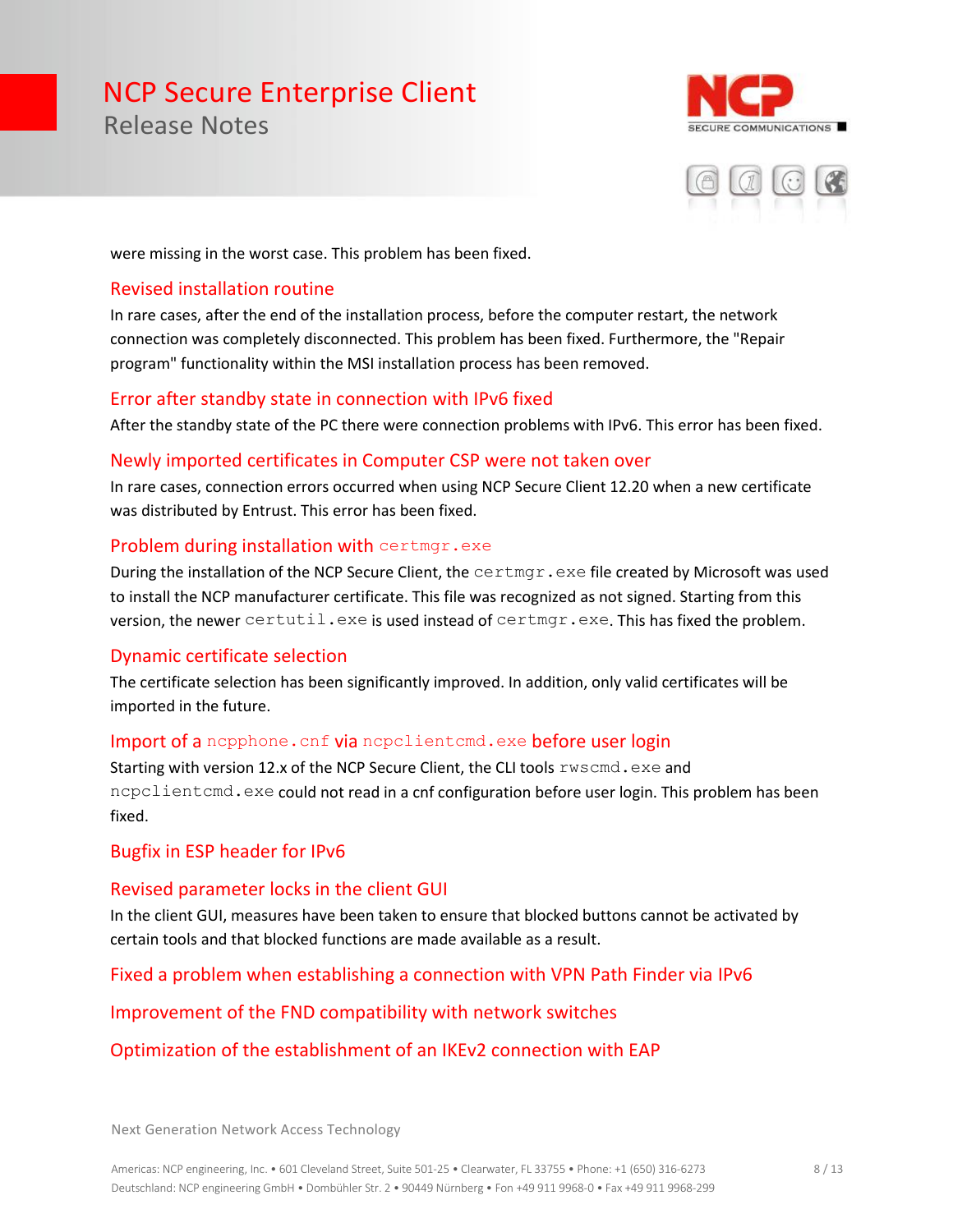URE COMMUNICATIONS



In certain situations, the establishment of the VPN tunnel with IKEv2 and EAP could take an unusually long time. This problem has been resolved.

Improvement of the VPN bypass compatibility with MS Teams

#### **3. Known Issues**

Release Notes

#### Compatibility of the Update Client

The Update Client 8.0 included in the NCP Secure Client is not compatible with older versions of the NCP Secure Client and accordingly cannot be distributed for these versions via SEM Update.

#### Option: "Automatically Open Connection Setup Dialog"

Under certain circumstances, the Logon option "Automatically Open Connection Dialog" does not work.

#### **4. Getting Help for the NCP Secure Enterprise Client**

To ensure that you always have the latest information about NCP's products, always check the NCP website at:

<https://www.ncp-e.com/en/service-resources/download-vpn-client/version-information/>

For further information about the Enterprise Client, visit:

<https://www.ncp-e.com/en/products/centrally-managed-vpn-solution/>

For further assistance with the NCP Secure Enterprise Client (Win32/64), visit:

<https://www.ncp-e.com/en/company/contact/>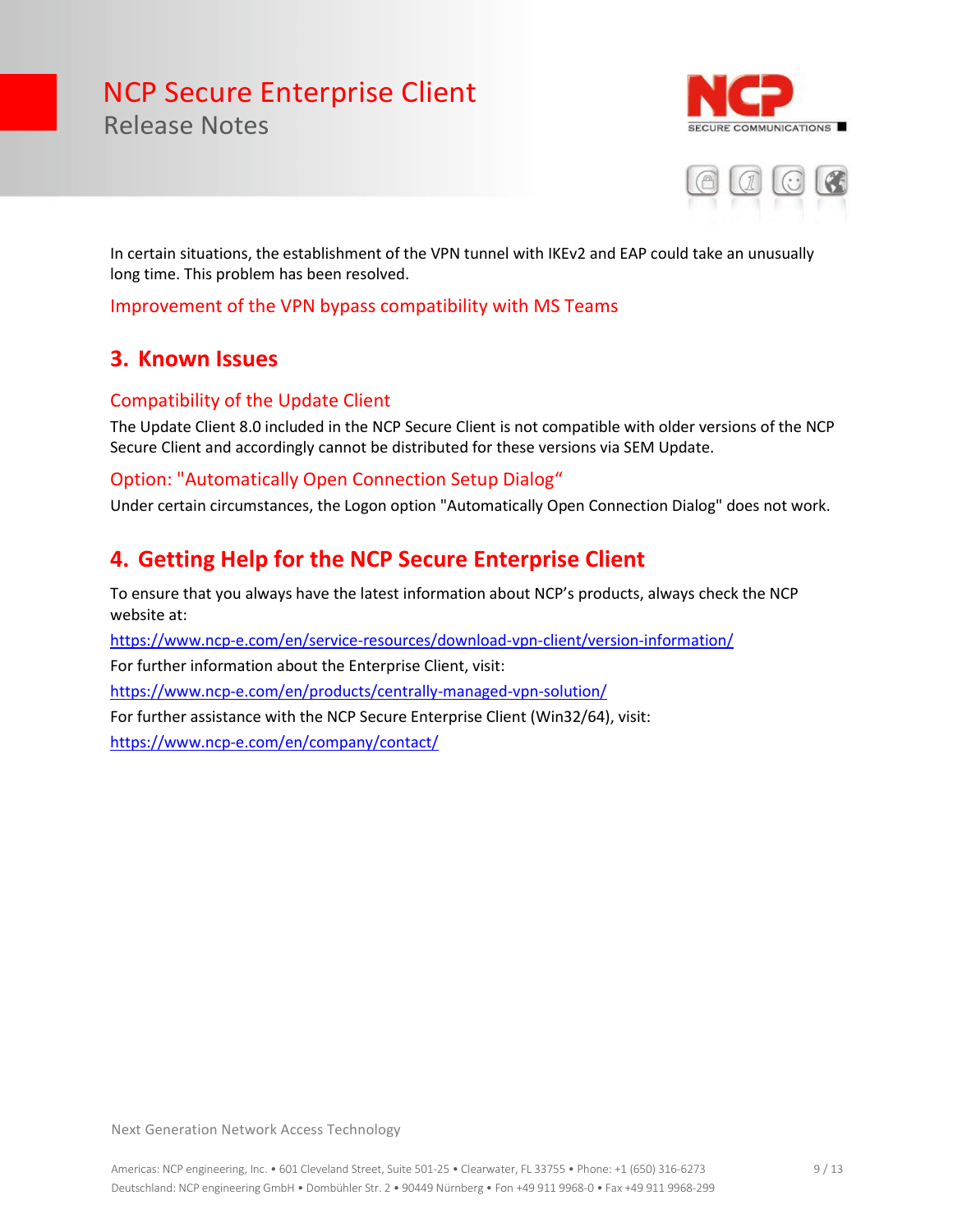Release Notes





### **5. Features**

| <b>Operating Systems</b><br><b>Security Features</b>       | Microsoft Windows (64 bit): Windows 11, Windows 10<br>x86-64 platform                                                                                                                                                                                                                                                                                                                                                                                                                                                                                                                                 |  |
|------------------------------------------------------------|-------------------------------------------------------------------------------------------------------------------------------------------------------------------------------------------------------------------------------------------------------------------------------------------------------------------------------------------------------------------------------------------------------------------------------------------------------------------------------------------------------------------------------------------------------------------------------------------------------|--|
|                                                            | The Enterprise Client supports all major IPsec standards in accordance with RFC                                                                                                                                                                                                                                                                                                                                                                                                                                                                                                                       |  |
| <b>Personal Firewall</b><br><b>Firewall Configuration*</b> | Stateful Packet Inspection;<br>IP-NAT (Network Address Translation);<br>Friendly Net Detection (Firewall rules adapted automatically if the connected network is<br>recognized based on its IP subnet address, the DHCP server's MAC address or an NCP FND<br>Server*);<br>Start FND dependent action;<br>Secure hotspot logon;<br>Home Zone;<br>Differentiated filter rules relative to: protocols, ports, applications and addresses, LAN<br>adapter protection, IPv4 and IPv6 support, Central administration*                                                                                     |  |
| <b>VPN Bypass</b>                                          | The VPN Bypass function allows the administrator to define applications which can<br>communicate over the Internet directly despite disabling split tunneling on the VPN<br>connection. It is also possible to define which domains or target addresses can bypass the<br>VPN tunnel.                                                                                                                                                                                                                                                                                                                 |  |
| <b>Virtual Private</b><br>Networking                       | IPsec (Layer 3 Tunneling), RFC-conformant; IPsec proposals can be determined through the<br>IPsec gateway (IKEv1/IKEv2, IPsec Phase 2);<br>Event log;<br>communication only in the tunnel;<br>MTU size fragmentation and reassembly, DPD, NAT-Traversal (NAT-T);<br>IPsec tunnel mode                                                                                                                                                                                                                                                                                                                 |  |
| Encryption                                                 | Symmetric processes: AES 128, 192, 256 bits; Blowfish 128, 448 bits; Triple-DES 112, 168 bits;<br>Dynamic processes for key exchange: RSA to 2048 bits; seamless rekeying (PFS);<br>Hash algorithms: SHA-1, SHA-256, SHA384, SHA-512, MD5, DH group 1, 2, 5, 14-21, 25-30                                                                                                                                                                                                                                                                                                                             |  |
| <b>FIPS Inside</b>                                         | The IPsec Client incorporates cryptographic algorithms conformant with the FIPS standard.<br>The embedded cryptographic module incorporating these algorithms has been validated as<br>conformant to FIPS 140-2 (certificate #1747).<br>FIPS conformance will always be maintained when any of the following algorithms are used<br>for establishment and encryption of the IPsec connection:<br>DH Group: Group 2 or higher (DH starting from a length of 1024 Bit)<br>Hash Algorithms: SHA1, SHA 256, SHA 384, or SHA 512 Bit<br>Encryption Algorithms: AES with 128, 192 and 256 Bit or Triple DES |  |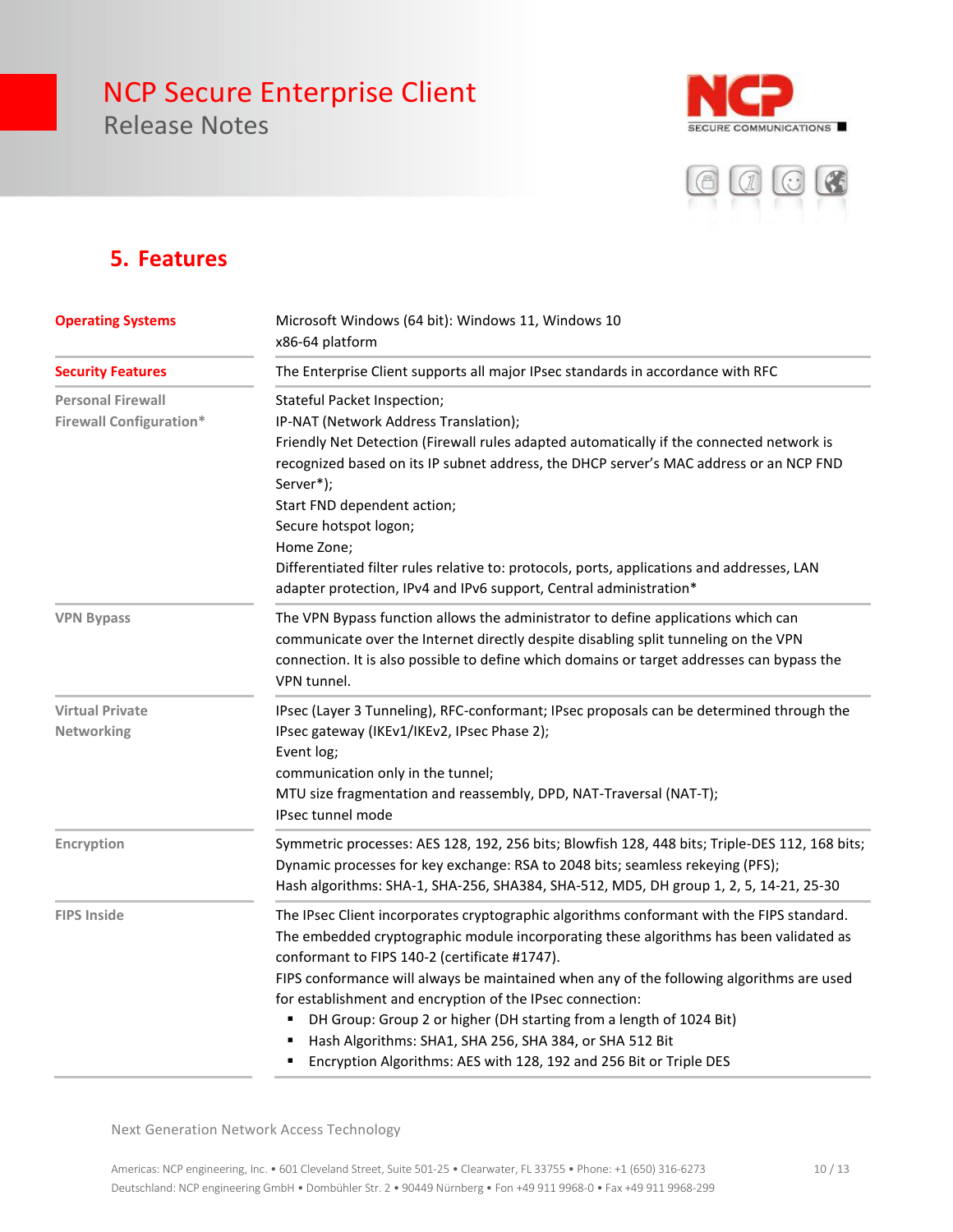## NCP Secure Enterprise Client Release Notes



E

| <b>Authentication Processes</b> | IKE (Aggressive Mode and Main Mode, Quick Mode);<br>XAUTH for extended user authentication; IKEv2;                                                                                                                                                                                                                                                                               |
|---------------------------------|----------------------------------------------------------------------------------------------------------------------------------------------------------------------------------------------------------------------------------------------------------------------------------------------------------------------------------------------------------------------------------|
|                                 | IKE config. mode for dynamic assignment of a virtual address from the internal address pool<br>(private IP);                                                                                                                                                                                                                                                                     |
|                                 | PFS;                                                                                                                                                                                                                                                                                                                                                                             |
|                                 | PAP, CHAP, MS CHAP V.2;                                                                                                                                                                                                                                                                                                                                                          |
|                                 | IEEE 802.1x: EAP-MD5 (Extensible Authentication Protocol): Extended authentication relative                                                                                                                                                                                                                                                                                      |
|                                 | to switches and access points (Layer 2);                                                                                                                                                                                                                                                                                                                                         |
|                                 | EAP-TLS (Extensible Authentication Protocol - Transport Layer Security): Extended                                                                                                                                                                                                                                                                                                |
|                                 | authentication relative to switches and access points on the basis of certificates (Layer 2);                                                                                                                                                                                                                                                                                    |
|                                 | Support of certificates in a PKI: Soft certificates, smart cards, and USB tokens; Multi                                                                                                                                                                                                                                                                                          |
|                                 | Certificate Configurations;                                                                                                                                                                                                                                                                                                                                                      |
|                                 | Pre-shared secrets, one-time passwords, and challenge response systems;<br>RSA SecurID ready                                                                                                                                                                                                                                                                                     |
| <b>Strong Authentication</b>    | X.509 v.3 Standard; biometric Authentication (Windows 8.1 or higher)                                                                                                                                                                                                                                                                                                             |
|                                 | PKCS#11 interface for encryption tokens (USB and smart cards);                                                                                                                                                                                                                                                                                                                   |
|                                 | smart card operating systems: TCOS 1.2, 2.0 and 3.0 Signature Card Version 2.0 Release 1,                                                                                                                                                                                                                                                                                        |
|                                 | Atos CardOS V5.3 QES, V1.0;                                                                                                                                                                                                                                                                                                                                                      |
|                                 | Smart card reader interfaces: PC/SC, CT-API, Microsoft CSP;                                                                                                                                                                                                                                                                                                                      |
|                                 | PKCS#12 interface for private keys in soft certificates;                                                                                                                                                                                                                                                                                                                         |
|                                 | CSP for the use of user certificates in the windows certificate store                                                                                                                                                                                                                                                                                                            |
|                                 | CSP for the use of smart cards via vendor API                                                                                                                                                                                                                                                                                                                                    |
|                                 | PIN policy; administrative specification for PIN entry in any level of complexity;                                                                                                                                                                                                                                                                                               |
|                                 | revocation: EPRL (End-entity Public-key Certificate Revocation List, formerly CRL),<br>CARL (Certification Authority Revocation List, formerly ARL), OCSP                                                                                                                                                                                                                        |
| PKI Enrollment*                 | CMP* (Certificate Management Protocol)                                                                                                                                                                                                                                                                                                                                           |
| <b>Network Access Control</b>   | Endpoint Policy Enforcement**                                                                                                                                                                                                                                                                                                                                                    |
| <b>Networking Features</b>      | LAN emulation: Ethernet adapter with NDIS interface, full Wi Fi (Wireless Local Area<br>Network) and WWAN (Wireless Wide Area Network, Mobile Broadband) support                                                                                                                                                                                                                 |
| <b>Network Protocol</b>         | IPv4 / IPv6 Dual Stack                                                                                                                                                                                                                                                                                                                                                           |
| <b>Dialers</b>                  | NCP Internet Connector or Microsoft RAS Dialer (for ISP dial-in via dial-in script)                                                                                                                                                                                                                                                                                              |
| <b>Seamless Roaming**</b>       | If a communications medium error occurs, automatic switchover of VPN tunnel to another<br>Internet communication medium (LAN/WWAN/mobile data connection) without altering IP<br>address ensures that applications communicating over VPN tunnel are not disturbed and<br>application session is not disconnected. (prerequisite: NCP (Virtual) Secure Enterprise VPN<br>Server) |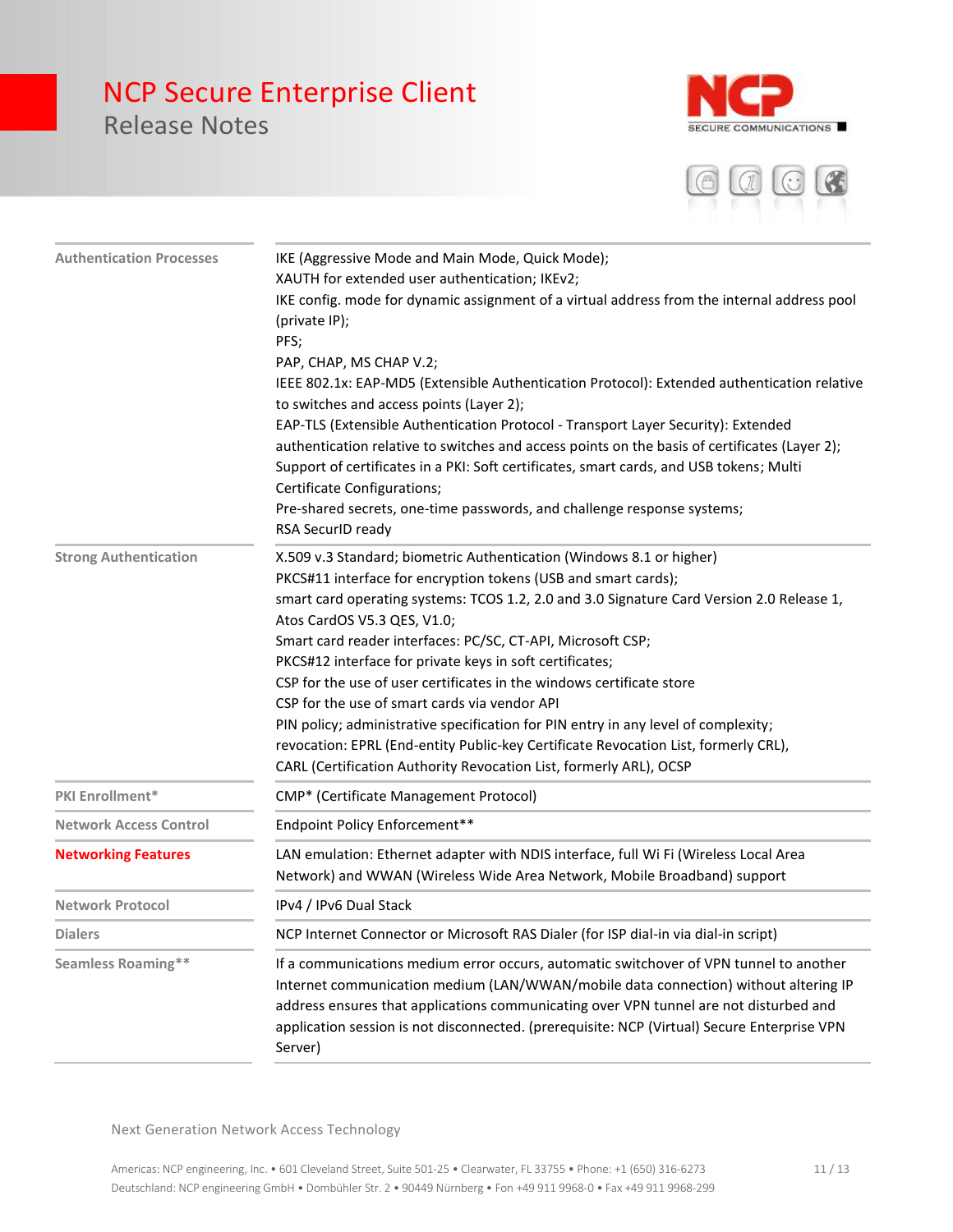## NCP Secure Enterprise Client Release Notes





| VPN Path Finder**                                                      | NCP Path Finder Technology: Fallback IPsec/HTTPS (port 443) if port 500 respectively UDP<br>encapsulation is not possible (prerequisite: NCP VPN Path Finder Technology on VPN<br>gateway)                                                                                                                                                                                                                                                                                                                   |
|------------------------------------------------------------------------|--------------------------------------------------------------------------------------------------------------------------------------------------------------------------------------------------------------------------------------------------------------------------------------------------------------------------------------------------------------------------------------------------------------------------------------------------------------------------------------------------------------|
| <b>IP Address Allocation</b>                                           | DHCP (Dynamic Host Control Protocol), DNS: Dial-in to the central gateway with changing<br>public IP addresses through IP address query via DNS server                                                                                                                                                                                                                                                                                                                                                       |
| <b>Communication Media</b>                                             | Internet, LAN, Wi-Fi, GSM, GPRS, LTE, 5G, PSTN.                                                                                                                                                                                                                                                                                                                                                                                                                                                              |
| Line Management                                                        | DPD with configurable time interval; Short Hold Mode; Wi-Fi roaming (handover);<br>Timeout (controlled by time and charges);<br>Budget manager (administration of connection time and/or -volume for mobile data<br>connection and Wi-Fi, in case of mobile data connection separated administration of roaming<br>abroad)<br>Connection Modes: automatic, manual, variable (reconnection dependent on how previous<br>disconnect invoked)                                                                   |
| <b>APN from SIM Card</b>                                               | APN (Access Point Name) defines access point of a mobile data connection at a provider.<br>If user changes provider, system automatically uses APN data from SIM card to configure<br>Secure Client                                                                                                                                                                                                                                                                                                          |
| <b>Data Compression</b>                                                | IPCOMP (Izs), deflate (only for IKEv1)                                                                                                                                                                                                                                                                                                                                                                                                                                                                       |
| <b>Quality of Service</b>                                              | Prioritization of configured outgoing bandwidth in VPN tunnel.                                                                                                                                                                                                                                                                                                                                                                                                                                               |
| <b>Additional Features</b>                                             | Automatic media detection; UDP encapsulation, WISPr-support, IPsec-Roaming, Wi-Fi<br>roaming, Split Tunneling                                                                                                                                                                                                                                                                                                                                                                                                |
| <b>Point-to-Point Protocols</b>                                        | PPP over GSM, PPP over Ethernet; MLP, CCP, CHAP                                                                                                                                                                                                                                                                                                                                                                                                                                                              |
| <b>Internet Society</b><br><b>RFCs and Drafts</b>                      | RFC 2401 -2409 (IPsec), RFC 3947 (NAT-T negotiations), RFC 3948 (UDP encapsulation),<br>IP security architecture, ESP, ISAKMP/Oakley, IKE, XAUTH, IKECFG, DPD, NAT Traversal (NAT-<br>T), UDP encapsulation, IPCOMP; RFC 7427: IKEv2-Authentication (Padding-method)                                                                                                                                                                                                                                         |
| <b>Client Monitor</b><br><b>Intuitive, Graphical User</b><br>Interface | Multilingual (English, Spanish, French, German);<br>Client Info Center;<br>Configuration, Connection Management and Monitoring, Connection Statistics, Log-files,<br>Internet availability test,<br>Trace Tool for error diagnosis;<br>Display of connection status;<br>Integrated support of Mobile Connect Cards;<br>Client Monitor can be tailored to include company name or support information;<br>Password protected configuration management and profile management, configuration<br>parameter lock |